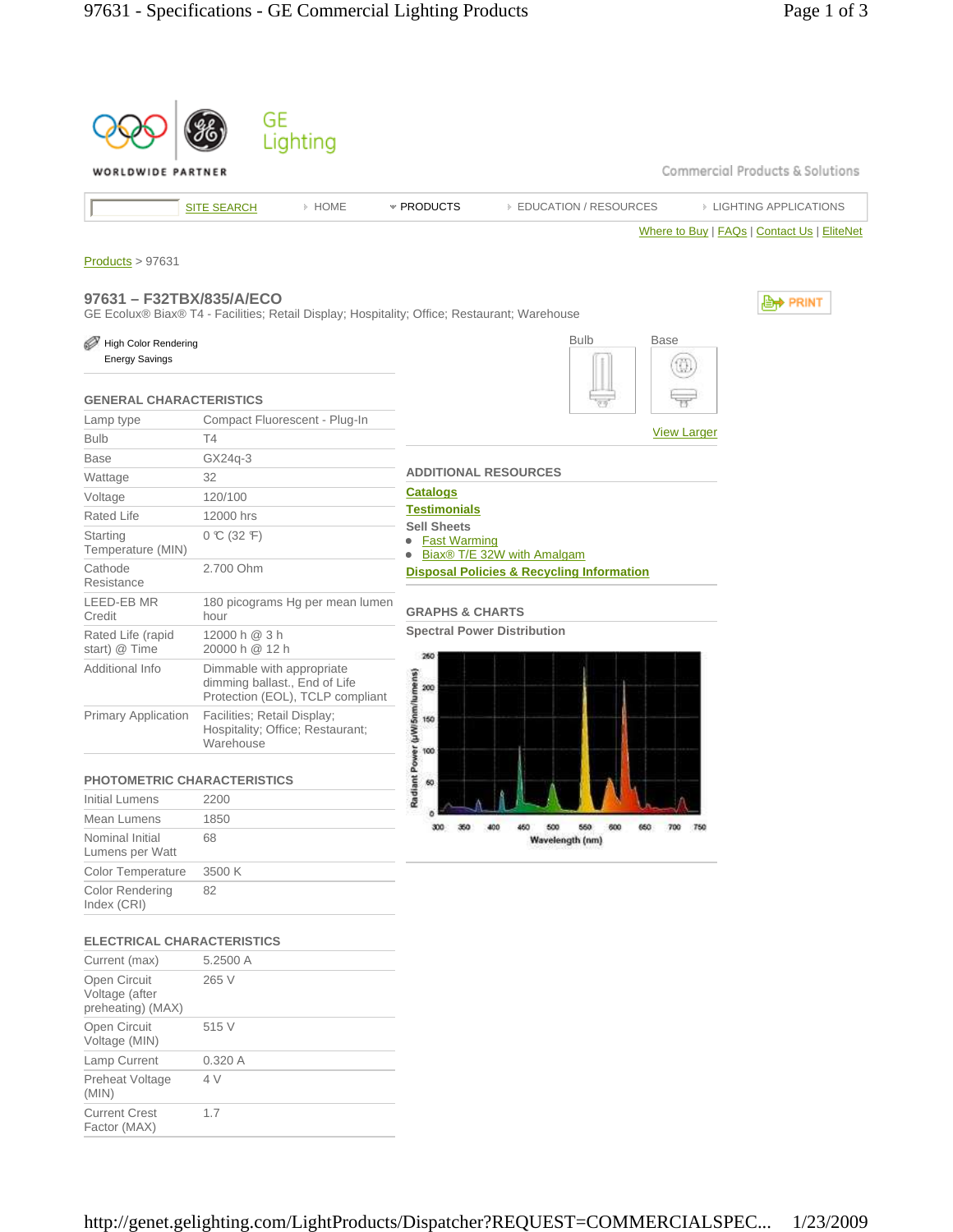| <b>Supply Current</b><br>Frequency | 20000 Hz |  |
|------------------------------------|----------|--|
| <b>DISERIALOUS</b>                 |          |  |

| <b>DIMENSIONS</b>               |                      |  |  |  |  |
|---------------------------------|----------------------|--|--|--|--|
| Maximum Overall<br>Length (MOL) | 5.5000 in (139.7 mm) |  |  |  |  |
| Nominal Length                  | 5.500 in (139.7 mm)  |  |  |  |  |
| Base Face to Top<br>of Lamp     | 4.900 in (124.4 mm)  |  |  |  |  |

## **PRODUCT INFORMATION**

| Product Code                           | 97631            |
|----------------------------------------|------------------|
| Description                            | F32TBX/835/A/ECO |
| ANSI Code                              | 60901-IEC-7432-2 |
| <b>Standard Package</b>                | Case             |
| <b>Standard Package</b><br><b>GTIN</b> | 10043168976319   |
| <b>Standard Package</b><br>Quantity    | 10               |
| Sales Unit                             | Unit             |
| No Of Items Per<br>Sales Unit          | 1                |
| No Of Items Per<br>Standard Package    | 10               |
| UPC                                    | 043168976312     |

### **COMPATIBLE GE BALLASTS**

| Product<br>Code | <b>Description</b>  | # of<br><b>Bulbs</b> | Power<br>Factor | <b>Ballast</b><br>Factor |
|-----------------|---------------------|----------------------|-----------------|--------------------------|
| 47506           | C242UNVBES-<br>IP   | $\mathcal{P}$        | 98.0            | 1.0                      |
| 47509           | C242UNVSE-IP        | 2                    | 98.0            | 1.0                      |
| 71445           | GEC226-<br>MVPS-3W  | 1                    | 98.0            | 98.0                     |
| 71443           | GEC226-<br>MVPS-BES | 1                    | 98.0            | 98.0                     |
| 71444           | GEC226-<br>MVPS-SE  | 1                    | 98.0            | 98.0                     |

# **CAUTIONS & WARNINGS**

## See list of cautions & warnings.

#### **NOTES**

- 4-Pin lamp minimum starting temperature is a function of the ballast. Most ballasts are rated with a minimum starting temperature of 50 degrees F (10 C). Ballasts are also available that provide reliable starting to 0 degrees F (-18C) and -20 F (-29C).
- Amalgam product experience stable brightness over a wider temperature range and in various operating positions.
- Based on 60Hz reference circuit.
- Fluorescent lamp lumens decline during life

Return To Top

Home | Products | EliteNet | Education/Resources | Lighting Applications | Where to Buy | FAQs | Contact Us | Site Map